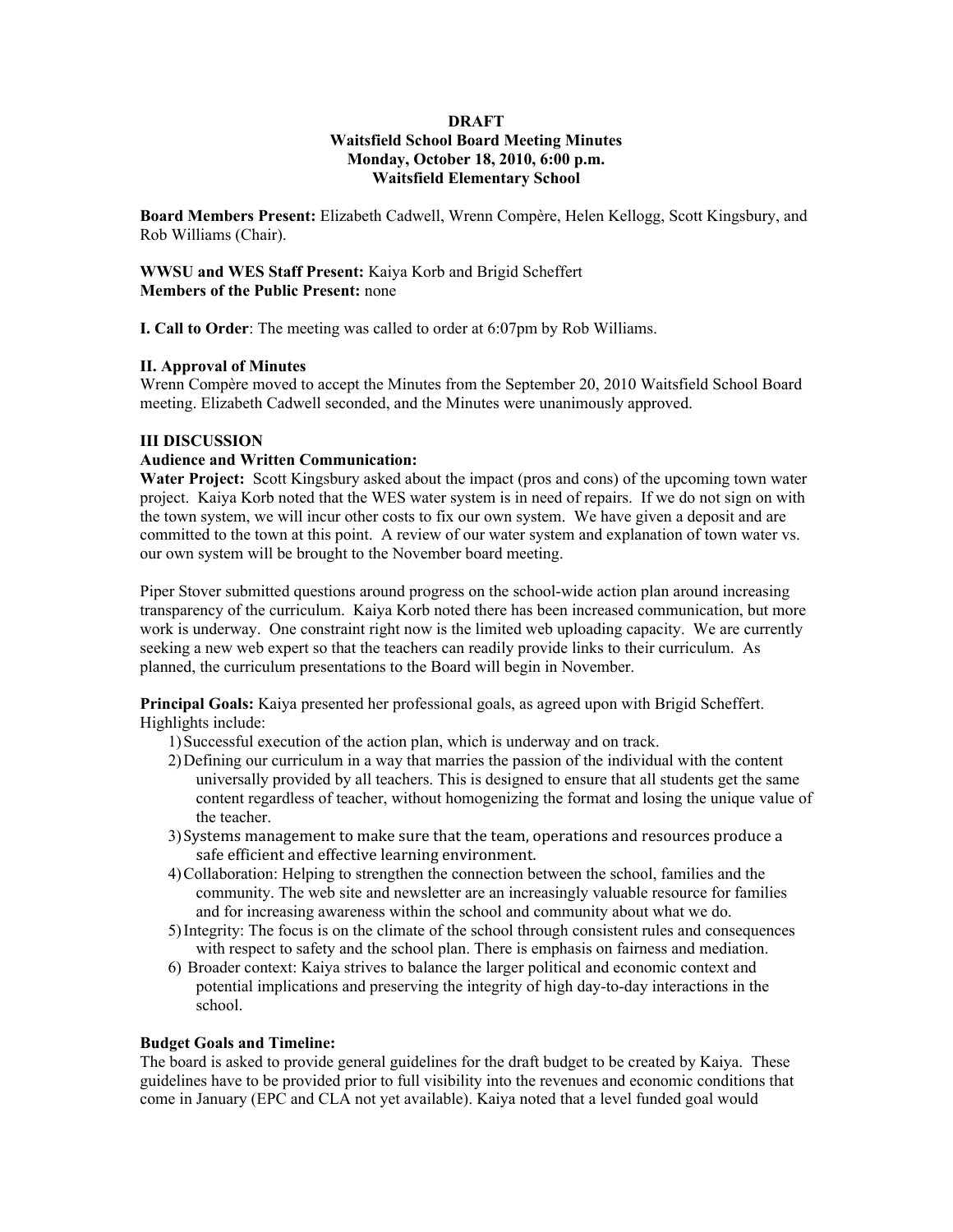probably require some programmatic cuts and that holding steady with current programs would require a slight increase. The board requested that Kaiya develop a level services budget and then provide a list of options for cutting to achieve a level funded budget, to be discussed in November. Scott Kingsbury inquired about rolling library and technology together as seen in other schools. Kaiya will provide a summary explanation for programs that exceed expectations within school quality standard.

**Data Workbook:** The Data workbook has been provided to all board members. Brigid Scheffert will send an executive summary and will receive questions via email.

# **IV ACTIONS**

**Policy:** F20R Policy on Prevention of Harassment of Students – first reading. Adjustments were made at the prompting of the DOE, as we were out of compliance. Overall, the district is setting up a cycle of review for all policy to ensure that no school is found out of date/compliance. There were no comments and the policy is hereby warned for the following meeting.

# **V REPORTS**

**The Financial Report:** W**e** are predicting a fund balance of \$50K for the current year; however, significant caution is due for the remaining months, primarily from ongoing maintenance issues. The balance is primarily from a reduction in staffing costs and a copier reimbursement for overpayment in prior years.

**The Principal's Report:** Principal Korb spoke of the staff in-service day on October 11<sup>th</sup> and the incredible energy and concrete ideas generated to pursue to improve the school and supervisory union. A number of the staff focused on the implementation of the "Investigations" math program and are collaborating successfully across the grades. On October  $25<sup>th</sup>$  the community will gather around the education enhancement/needs from the school's exterior grounds. Finally, Kaiya reported on the shift in focus, as reflected in the action plan, to optimize the role of Terry Wilcox to meet the needs of students falling behind before special services are required. Kaiya also noted that Jeremy Hill will be taking a leave of 32 days, or 6 weeks, and will be covered by Gina Merlini, who has previous experience in our school. The school is looking to alternate between both physical and visual arts for the artist residency. The artist for this year has not been finalized, but will focus on physical movement and music.

**The Superintendent's Report:** Brigid Scheffert is generating regular written reports to provide the technical information of the movement in Montpelier. There is a WWSU executive committee meeting on December  $6<sup>th</sup>$  to decide how Brigid will respond to the targets by the commissioner as well as Act 153 on consolidation and centralized services. She updated the Board on the standards alignment/movement, regarded as an unfunded mandate. We all need to move in line for the state's Smarter Balance Assessments, so we will all need to re-align for that content as well as the ability to take an online test successfully, both of which pose significant challenges. The state and Brigid's office will create a path ahead and report back. Act 153 requires that our district report back by January 2011 that our district has considered the options for consolidation. A year from now, we will have to explore, consider and decide on the options listed. The consolidation subcommittee has met three times and has moved forward with the logistical/analytical model looking at the bodies and physical plants to generate 11 scenarios. They are assuming quality standards are not compromised. As such, the options have been mapped and the initial task requested by the state has been completed. Governance was also considered as well as floating/shared staff, which currently defies the district specific contracts. The WWSU Executive Committee authorized the committee to apply for a \$20K grant to study these 11 scenarios in depth with no strings attached. This will be discussed at the December  $6<sup>th</sup>$  WWSU full board meeting.